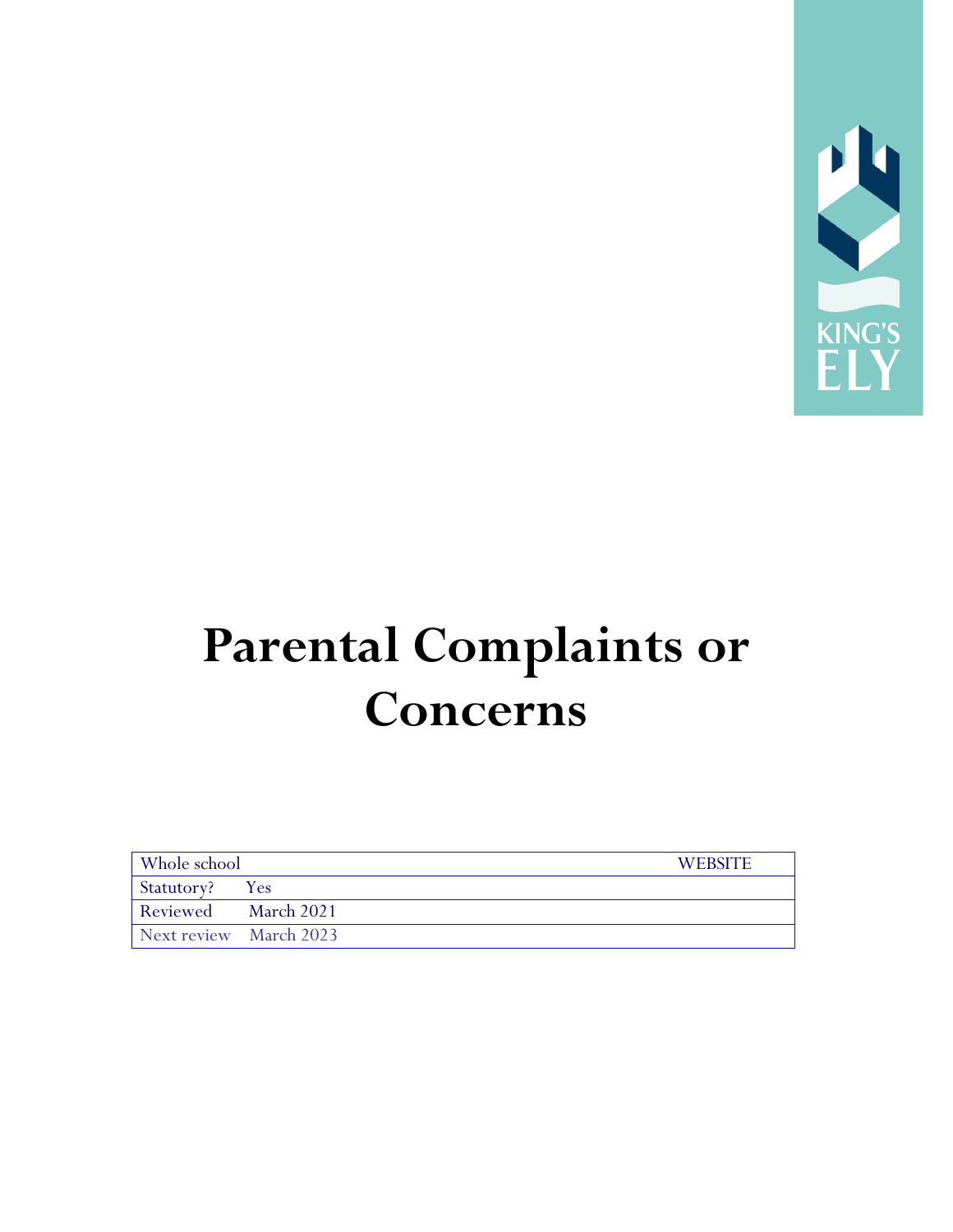### **INTRODUCTION**

King's Ely is committed to offering education, pastoral care and communication of the highest quality. We welcome constructive suggestions or comments from parents about the quality of services which we provide - good or bad.

If you are not happy with any aspect of the school or about your contact with us, we need to know as soon as possible so that we can take action to make improvements. The school receives very few complaints from parents, and we hope that most problems can be resolved through informal, friendly discussions without the need to resort to formal procedures.

The staff take all complaints very seriously because we put the welfare of all our pupils and our service to parents at the top of our list of priorities. In the event of a complaint it is our aim to:

- $\triangleright$  manage the complaint or concern sympathetically, efficiently and at the appropriate level;
- $\triangleright$  ensure a full and fair investigation;
- $\triangleright$  respect the desire for confidentiality, should it be requested;
- $\triangleright$  address all the points at issue and provide an effective response;
- $\triangleright$  deal with the matter as quickly as possible and within the timescales set out in this policy;
- correct a matter which may have gone wrong, including reviewing our procedures, processes and systems if appropriate.

This policy sets out the process for dealing with a complaint from parents of pupils. This policy is applicable to a parent who is a current or prospective parent or legal guardian or education guardian of a prospective or current pupil registered at the School. It applies to a parent of a former pupil if the complaint was initially raised when the pupil was still registered at the School. In addition, the School may at its discretion include a parent whose child has recently left the School.

This policy is available on the School's website for all staff and parents. It applies to all sections of the School. The policy is also available in hard copy upon request.

This policy sets out the three stages procedure to be followed and the timescales for acknowledging, considering, and resolving complaints and concerns. The timescale is set out in working days which means Monday to Friday during term-time only. The School will endeavour to deal with a complaint or concern raised during school holiday periods in a timely manner but whether this is possible will depend on the nature of the complaint, to whom it is made and who it involves. A concern or complaint received within 1 month of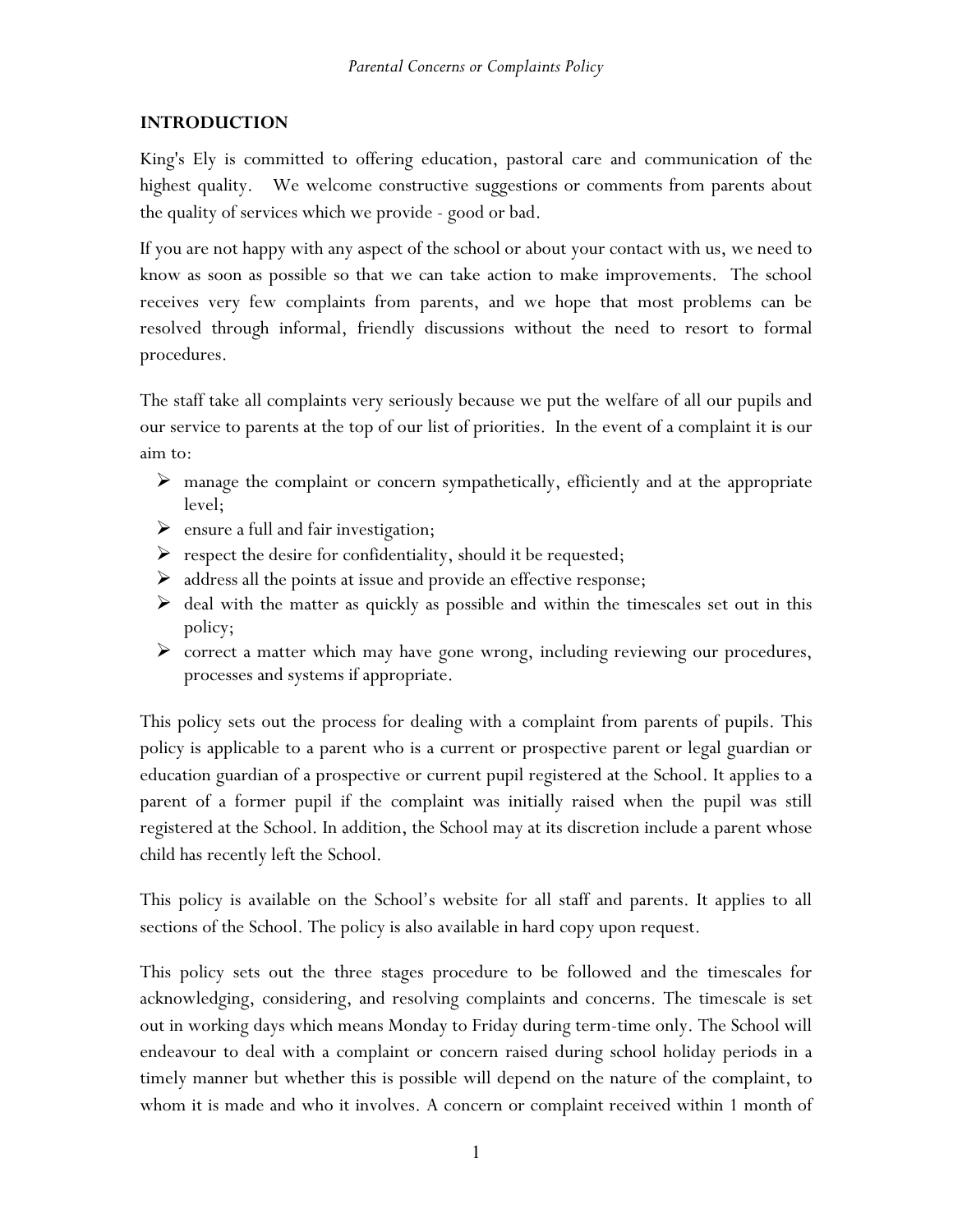the end of a term or half-term is likely to take longer to resolve owing to school holidays and the availability of staff and pupils. The procedures set out below may be adapted as and when appropriate to meet the aims of this policy and the individual circumstances of the complaint or concern.

Concerns and complaints from pupils are dealt with under a separate procedure and the pupil should follow the guidance set out in the School's Pupil Complaint Protocol.

There is a separate procedure for a parent whose child has been expelled or excluded or has been required to leave or when a child protection issue is involved.

## **Management of Complaints**

The Principal has appointed the Executive Officer as the Complaints Coordinator to be responsible for the coordination and administration of this policy and procedure at the School. If the Complaints Coordinator is unavailable or is the subject of a concern or complaint, his/her duties will be carried out by a Head of Section or the COO or DSL as determined by the Principal.

The main responsibilities of the Complaints Coordinator are to:

- coordinate the Complaints procedure at King's Ely;
- advise staff on the Complaints procedure and support SLT or other Senior School Staff responsible for conducting an investigation;
- maintain an on-going training programme for all staff in relation to complaints;
- monitor the keeping, confidentiality and storage of records in relation to complaints;
- ensure that actions taken regarding any findings and recommendations identified by a Complaints Panel are recorded whether or not the complaint was upheld;
- report regularly to the Principal and the Board of Governors with respect to the status and management of complaints, including the effectiveness and efficiency of the procedure as necessary.

## **PROCEDURE**

King's Ely has long prided itself on the quality of the teaching and pastoral care provided for its pupils. However, if parents do have a complaint about the school they can expect to be treated fairly and without penalty in accordance with the following procedure: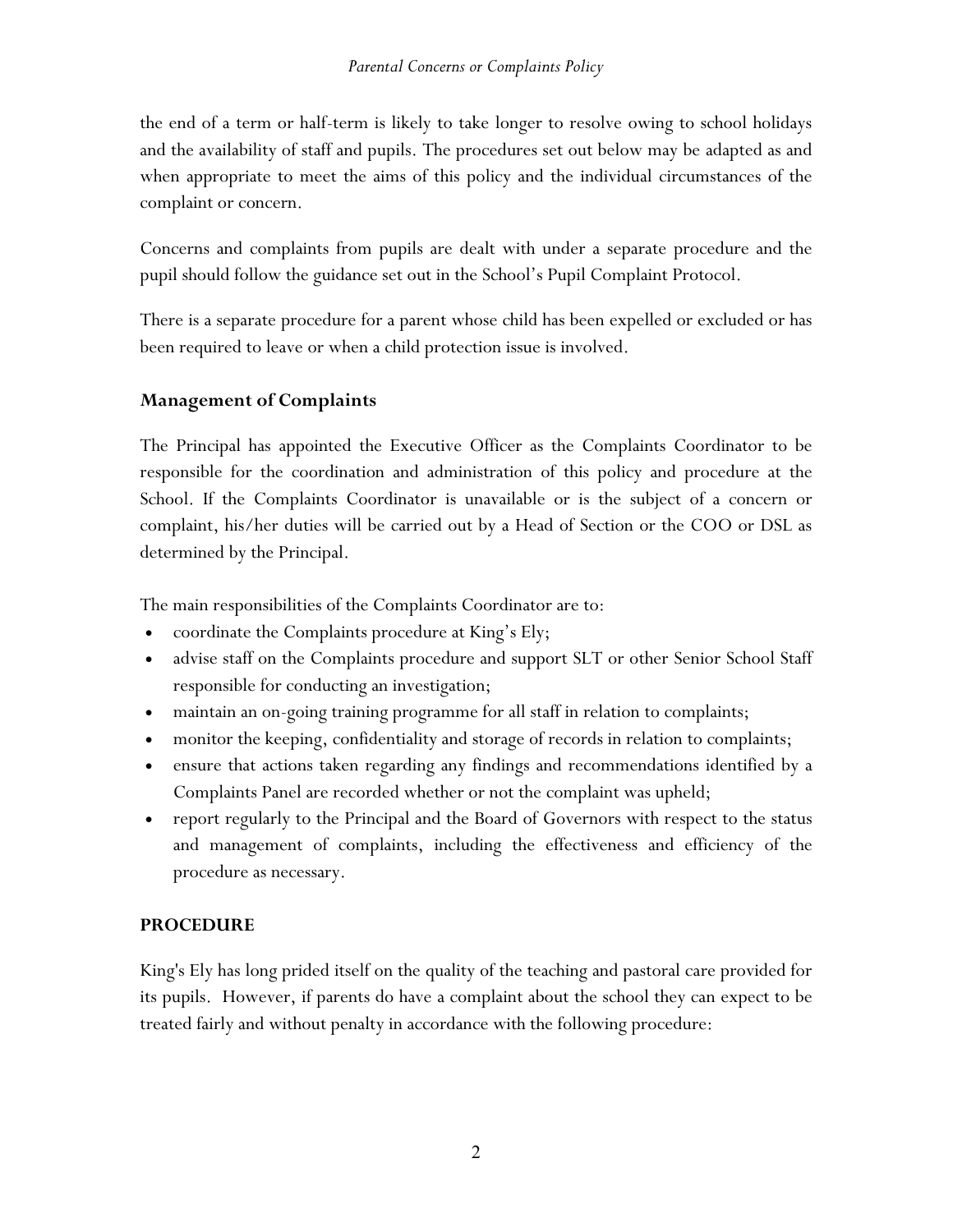#### **First Stage – Informal Resolution:**

- $\triangleright$  It is hoped that most complaints and concerns will be resolved quickly and informally. Any complaint should be raised as soon as a parent becomes aware of any issue, and certainly within fourteen working days of any significant event. The school will acknowledge any complaint within 2 working days during term time and as soon as possible during school holidays. Further contact will be made within six days of receipt of the complaint. The school commits to resolving any concerns or complaints as soon as is practicable and usually within 10 working days (not including the school holidays) of receiving the complaint. Should it not be possible to meet this timescale, regular updates will be provided;
- $\triangleright$  If parents have a concern or complaint they should normally contact their son or daughter's form teacher, tutor, housemaster or housemistress in the first instance. If this initial contact fails to resolve the matter it will be referred to a more senior member of the school or, if necessary, the relevant Head of Section;
- $\triangleright$  Complaints made directly to the Head of Section will normally be dealt with by the Head of Section in the first instance;
- $\triangleright$  Complaints made directly to the Principal will normally be dealt with by the Head of Section initially;
- The Head of Section or the Principal may be involved in the informal resolution of a concern or complaint if this is felt appropriate by the School, depending on the seriousness or urgency of the concern or complaint raised;
- $\triangleright$  If the complaint or concern is about the Head of Section, the parent should contact the Principal;
- $\triangleright$  If the complaint or concern is about the Principal, the parent should contact the Chair of Governors c/o the Clerk to the Governors;
- The member of staff to whom a concern or complaint is first reported will make a written record of the subject matter and the date on which it was received. This will be sent to the relevant Head of Section for information. Should the matter not be resolved satisfactorily at the informal stage, parents will be advised to proceed with their complaint in accordance with *Stage 2 – Formal Resolution*.

## **Second Stage – Formal Resolution:**

 $\triangleright$  If concerns or complaints cannot be resolved informally then parents should write to the relevant Head of Section, the Principal or the Complaints Coordinator setting out the full details of their concern or complaint and the outcome/s that they are seeking, with all relevant documents and their full contact details. Complaints will be referred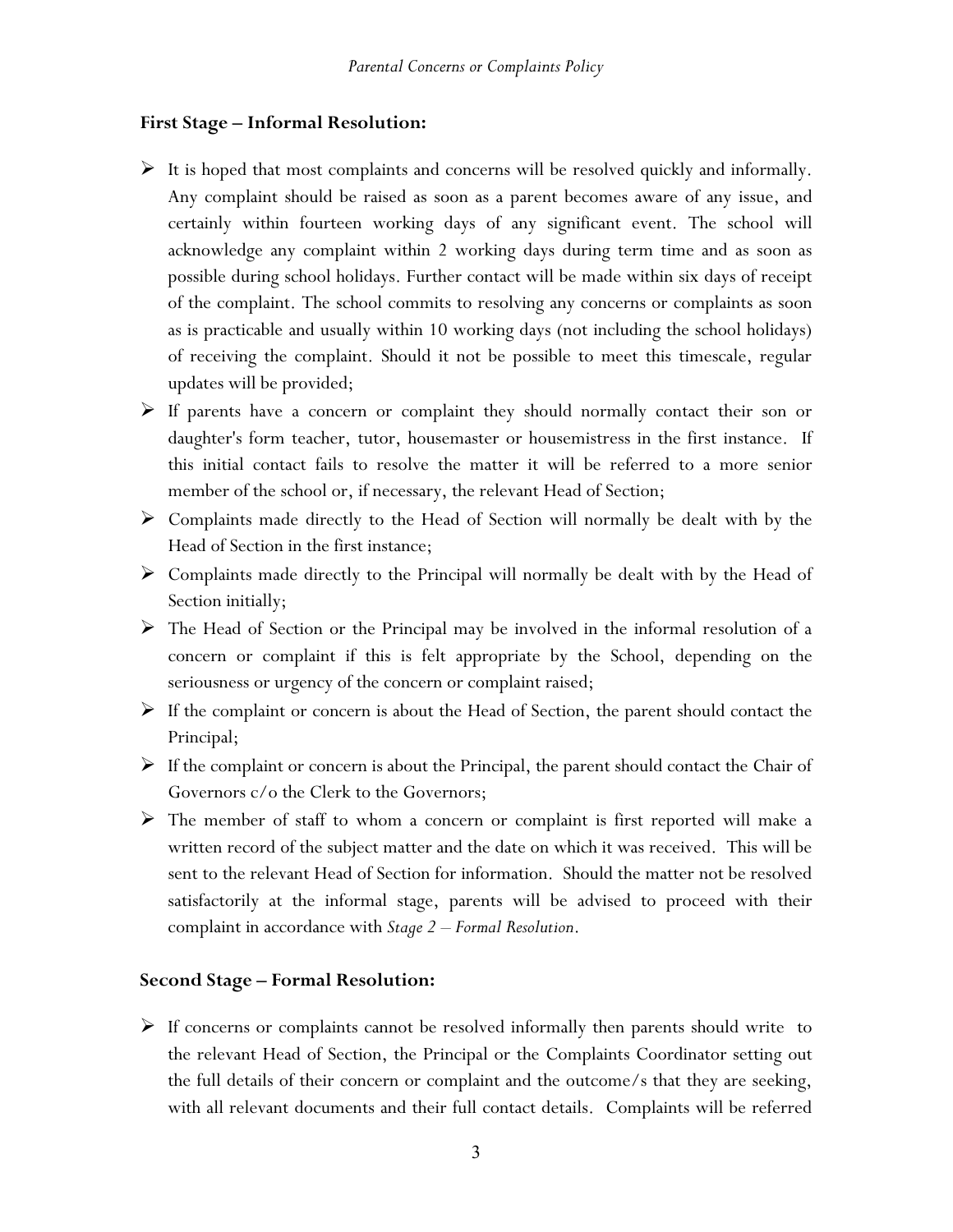to the Complaints Coordinator who will inform the Principal and decide with him the appropriate course of action to be taken.

- $\triangleright$  The Complaints Coordinator will acknowledge receipt of the concern or complaint by telephone or in writing within 5 working days of receiving the written complaint during term time and as soon as possible during school holidays. This acknowledgement will include an indication of the action to be taken and the likely timescale;
- $\triangleright$  If the Principal considers it necessary for further investigation of the concern or complaint, an 'Investigator' will be appointed who will be a member of the School SLT. If the concern or complaint is about a Head of Section or the COO or the Vice-Principal (Academic) or the Executive Officer, the Investigator will be a member of the SLT of at least equal status. Where appropriate the Principal may speak to or meet with the parents concerned to discuss the matter, normally within 7 working days of receiving the written complaint during term time and as soon as is reasonably practicable during school holidays. If possible, a resolution will be reached at this stage;
- $\triangleright$  The Investigator will be responsible for the conduct of the investigation which will probably include interviews with those who are likely to have relevant information or knowledge about the circumstances of the concern or complaint, including the parent/s who raised the concern or complaint. The Investigator may seek additional documents and information related to the investigation from those involved. The Investigator will keep a written record of all meetings and interviews and copies of all documentation in relation to the concern or complaint being investigated.
- $\triangleright$  The Investigator will report the outcome of the investigation in writing to the Principal with any relevant information, including notes of meetings or interviews.
- $\triangleright$  Once the Principal is satisfied that all the relevant facts have been established, so far as is practicable, the Principal will consider the matter and a decision will be made and communicated to the parents in writing. The Principal will also give reasons for the decision. The investigation and notification of the decision will be made normally within 28 working days of the date of receiving the Stage 2 written complaint during term time and as soon as is reasonably practicable during school holidays;
- If parents are not satisfied with the Principal's decision, they should proceed to *Stage 3 Panel Hearing*.
- $\triangleright$  If the concern or complaint is about the Principal, the Chair of Governors will appoint an appropriate Governor to be the Investigator who will be supported by the Clerk to the Governors. Once the Chair of Governors is satisfied that all the relevant facts have been established, so far as is practicable, the Chair will consider the matter and a decision will be made and communicated to the parents in writing. The Chair will also give reasons for the decision. The investigation and notification of the decision will be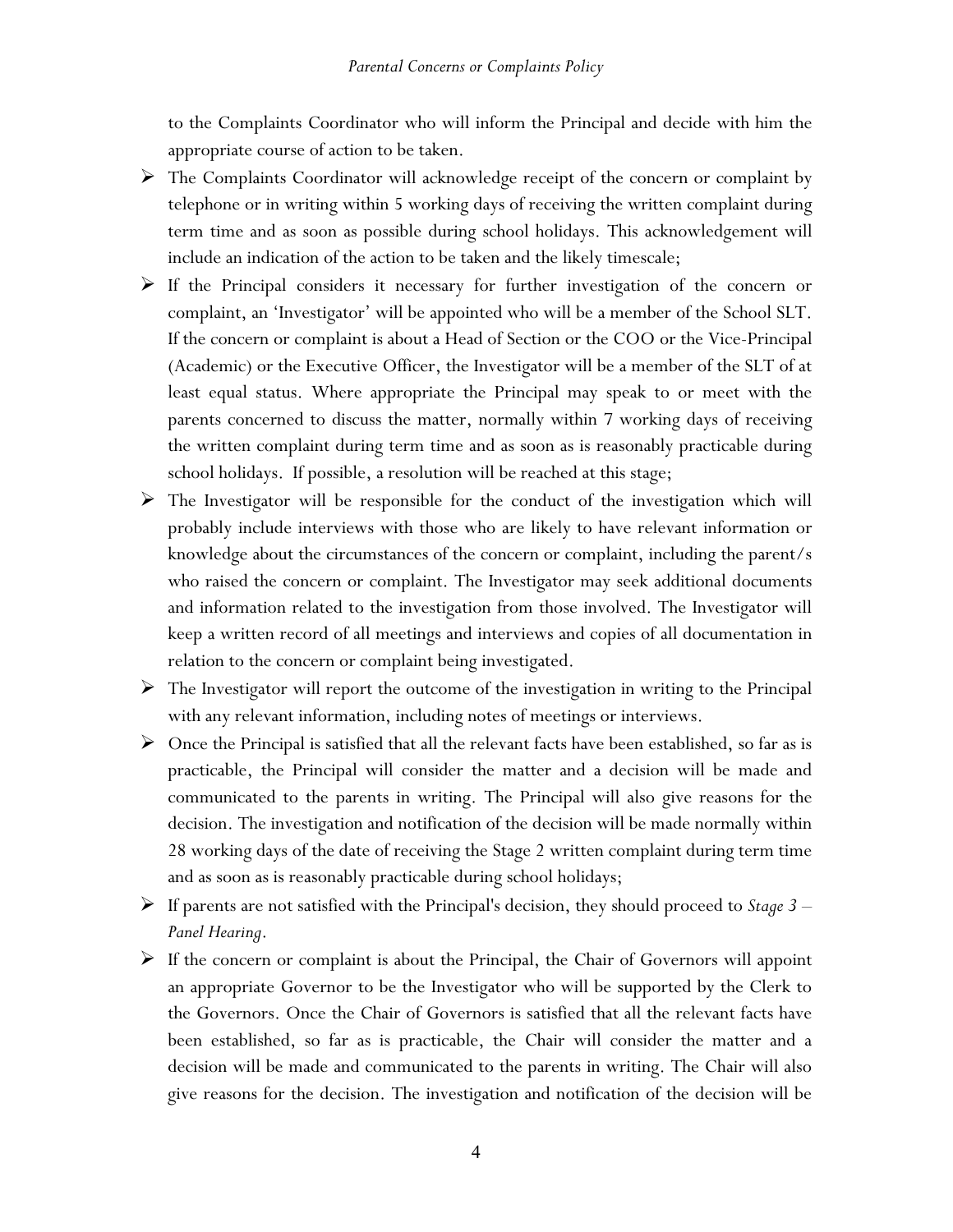made normally within 28 working days of the date of receiving the Stage 2 written complaint during term time and as is reasonably practicable during school holidays. If parents are not satisfied with the Chair of Governors' decision, they should proceed to *Stage 3* – *Panel Hearing*.

# **Stage 3 – Panel Hearing**

- $\triangleright$  If parents wish to invoke Stage 3 and request a hearing before a Complaints Panel having failed to achieve earlier resolution, they should write to the Chair of Governors (via the Clerk to the Governors, King's Ely, Cambridgeshire, CB7 4DB) setting out the full details of their concern or complaint. The Clerk will acknowledge receipt of the concern or complaint within 7 working days of the concern or complaint being received.
- If the Chair of Governors considers it necessary, a Governor may be appointed to undertake a further investigation of the matter in conjunction with the Principal. If the concern or complaint relates to the Principal, then any further investigation will be undertaken by a Governor who will not have been involved in the Stage 2 Investigation;
- $\triangleright$  A Complaints Panel will be established, and a hearing will be arranged. A Complaints Panel hearing is a review of the decision of the Principal or Chair of Governors under Stage 2.
- The Complaints Panel will consist of at least two Governors having no direct involvement in the matters detailed in the concern or complaint and one person who shall be independent of the governance, management or running of the school<sup>[1](#page-5-0)</sup>; one Governor member of this Panel will be designated as the 'Convenor' and Chair of the Complaints Panel and will be supported by the Clerk to the Governors;
- $\triangleright$  The Clerk to the Governors will arrange a hearing to take place as soon as practicable and within 21 working days of receipt of the concern or complaint by the Chair of Governors during term time and as soon as is reasonably practicable during school holidays. The Clerk to the Governors will confirm the date, time and place of the hearing, together with brief details of the Panel members and any other persons who will be present at the hearing as soon as is reasonably practicable, and in any event at least 5 working days before the date of the Panel. A Panel will not normally be held during a School holiday period, including half-terms and Bank holidays;
- $\triangleright$  The Panel may require further information regarding the concern or complaint or any related matter in advance of the hearing. Copies of any such information will be supplied to those involved in the hearing not less than 3 working days before its scheduled date;
- $\triangleright$  Parents may be accompanied to the hearing by another person(s) e.g. relative, teacher or friend. Legal representation is not normally appropriate. If a parent wishes to be accompanied by a legally qualified person, acting in their professional capacity, the

<span id="page-5-0"></span><sup>&</sup>lt;sup>1</sup> Please refer to Appendix One; 'Complaints Procedure – Independent Member of the Panel'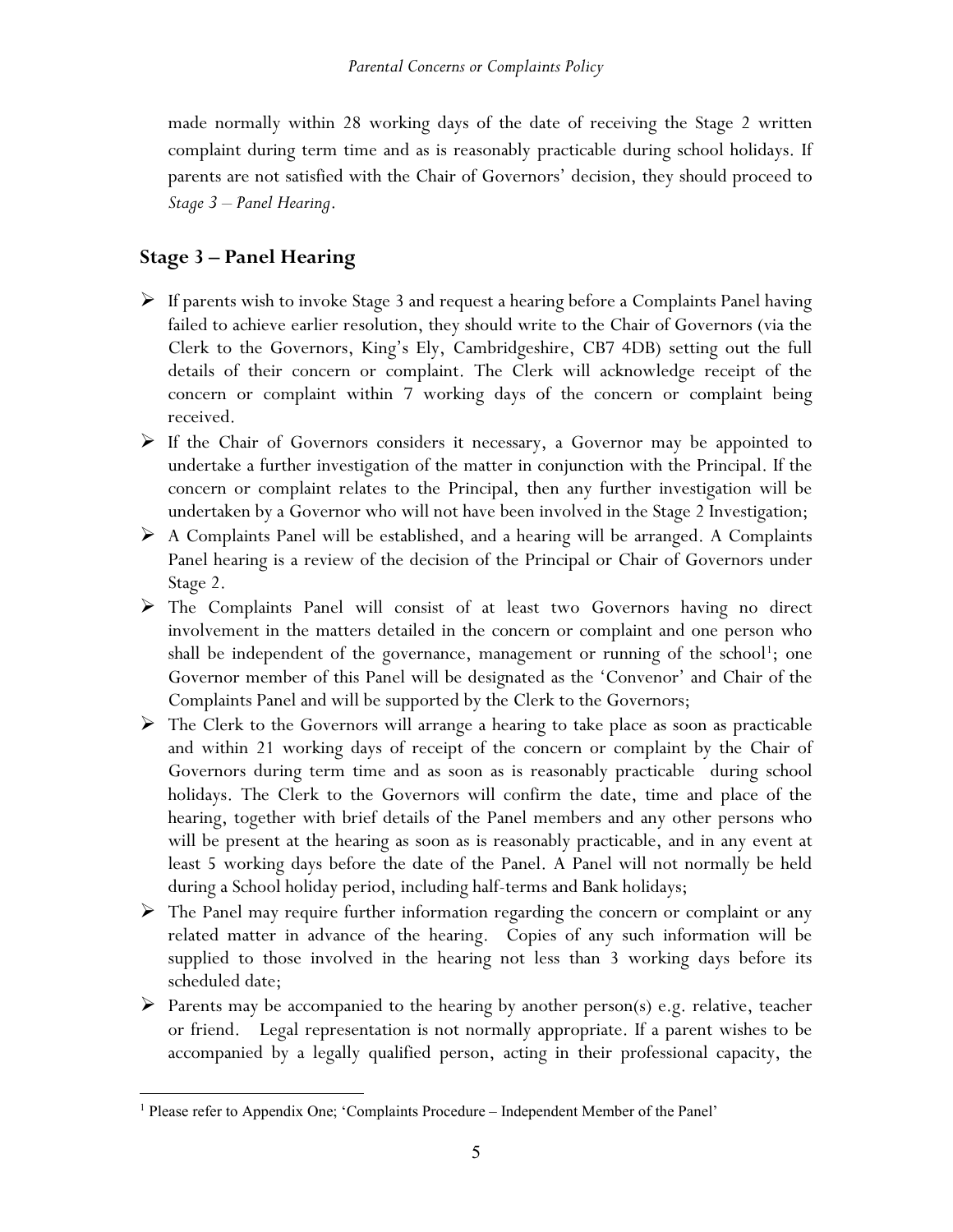parent must inform the Clerk to the Governors at least 7 working days in advance of the date of the hearing. The attendance of a child at the hearing is at the sole discretion of the Panel Convener, if a parent wishes their child to attend for part or all of the hearing then a request in writing should be made to the Clerk to the Governors at least 7 working days in advance of the date of the hearing.

- $\triangleright$  If parents wish to provide additional documents for consideration at the hearing they should send copies of the additional documents that they wish the Panel to consider to the Clerk to the Governors at least 7 working days in advance of the date of the hearing;
- $\triangleright$  The Principal shall be entitled to attend the Panel Hearing (unless the complaint directly concerns the Principal when the attendance of the Principal is at the discretion of the Complaints Panel);
- $\triangleright$  The Panel will try to resolve the parents' complaint without the need for further investigation. Should further investigation be required it will be conducted as directed by the Panel;
- $\triangleright$  A Complaints Panel hearing is a private proceeding and not a legal proceeding. The hearing will be conducted in an informal manner. All statements made at the hearing will be unsworn. The Chair of the Complaints Panel will ensure that all those present at the hearing will have the opportunity to ask questions and make comments in an appropriate manner. Any person attending the hearing who is dissatisfied with any aspect of the way the hearing is conducted must say so at the time that the matter arises. A comment or statement of dissatisfaction will be recorded by the hearing note-taker and considered by the Complaints Panel before the proceedings go any further.
- $\triangleright$  All those present at the hearing will be entitled to write their own notes for reference purposes. The Clerk to the Governors or the Assistant to the Clerk to the Governors will normally be present as the note-taker for the hearing. An audio recording of the hearing will not be permitted. No notes or other records or oral statements about any matter discussed at the hearing or arising from the proceedings shall be made available either directly or indirectly to the press or other media, including social media postings.
- $\triangleright$  The role of the Complaints Panel is to establish the facts of the concern or complaint made by reviewing the documents presented by the School and the parent/s raising the concern or complaint, consider any issues of procedure and to hear representations by the School and the parent/s raising the concern or complaint. The Panel will not consider any new concern or complaint which has not been previously investigated or raised as part of Stage 1 or Stage 2 of this procedure. After due consideration of all the facts and information that the Panel considers relevant, the Panel will determine its findings which will be made on the balance of probabilities. In addition to determining its findings and deciding whether to uphold or to dismiss the concern or complaint, the Panel may make recommendations on the matter heard or any other issues arising from the hearing to the Principal or the Board of Governors as appropriate.
- $\triangleright$  All those present at the hearing are expected to show courtesy, restraint, and good manners. If not, the Chair of the Complaints Panel may, after due warning, adjourn or terminate the hearing. If the hearing is terminated for such reason/s the original decision of the Principal or Chairman regarding the concern or complaint will stand.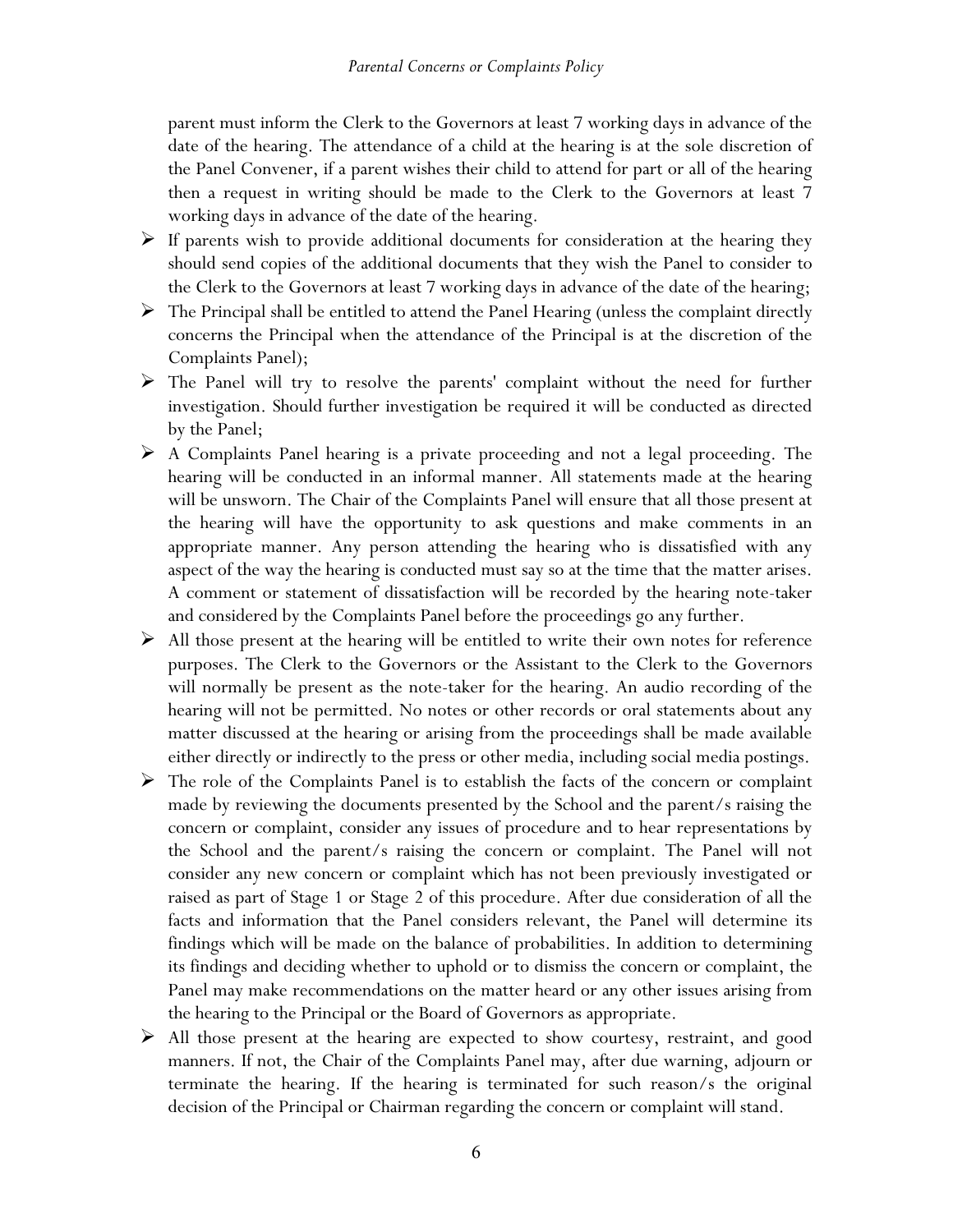- The Chair of the Complaints Panel may adjourn the hearing at any time at his/her discretion.
- $\triangleright$  The Complaints Panel shall be under no obligation to hear oral evidence from witnesses but may do so if the Panel considers it would inform their deliberations. consider all relevant facts before reaching its decision about the complaint and making any recommendations within 5 working days of the Hearing. The Panel will convey its findings and recommendations in writing, via electronic mail or otherwise given to the parents and, where relevant, to the person complained about. The decision of the Panel will be final. There is no further right to Appeal or a further hearing within the School's procedure;
- $\triangleright$  The Panel's findings and any recommendations it may make will be made available for inspection on the school premises by the Chair of Governors and the Principal.

If a parent, having invoked Stage 3 and the Clark to the Governors has acknowledged the concern or complaint, indicates that they are satisfied and do not wish to proceed further, they must do so in writing.

If a parent, having invoked Stage 3, does not attend the Complaints Panel hearing without good reason, such as illness or considering comments concerning the Panel's composition, the Panel may consider the parent's complaint in his/her absence and determine its findings.

## **Confidentiality**

Parents can be assured that all concerns and complaints will be treated seriously and confidentially.

The School processes data in accordance with its Privacy Notice. When dealing with a concern or complaint the School (and any Complaints Panel member appointed under Stage 3 of this procedure) may process a range of information and personal data, such as the name of the parent/s, the description of the concern or complaint, records of investigation, witness statements copies of correspondence, notes of the hearing and the written decision. The personal data may include sensitive information, such as physical or mental health, where this is considered necessary owing to the nature of the concern or complaint.

The Complaints Coordinator will keep a written record of all formal (Stage 2) complaints (including whether they relate to the Boarding provision) and Complaint Panel hearings, including their outcomes, as required by regulation and in accordance with the School's Privacy Notice and Retention of Records Policy and Procedures. These records, correspondence and statements relating to individual complaints will be kept confidential except where the Secretary of State or a body conducting an inspection under The Education (Independent School Standards)(England) Regulations 2015 or section 109 of the 2008 Act or other legal authority requests access to them.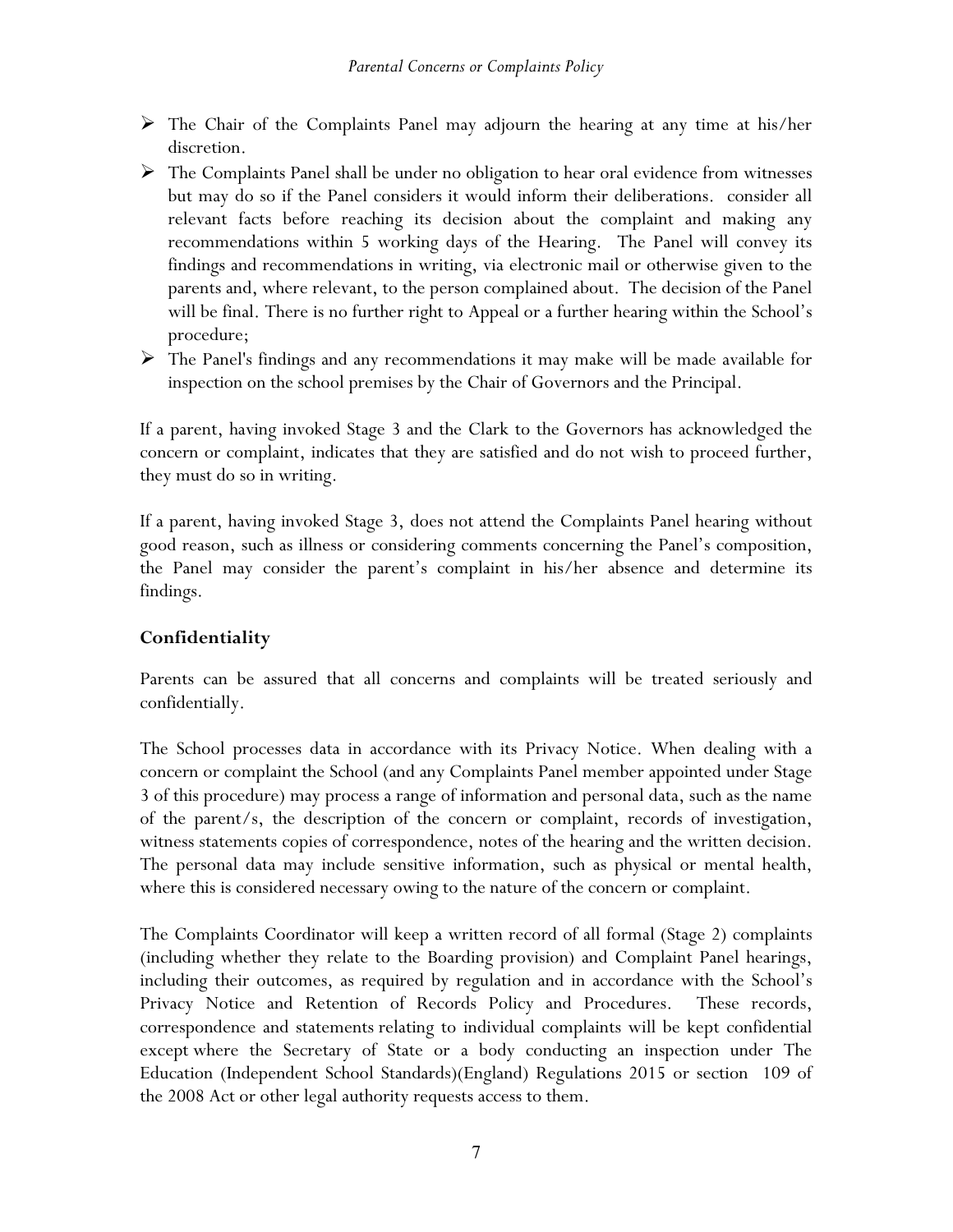# **FURTHER INFORMATION**

## **Early Years Foundation Stage (EYFS)**

At King's Ely Acremont, where there is provision for the EYFS, the following provisions apply to and are specifically detailed within this policy:

- $\triangleright$  The school will notify parents of the outcome of an investigation within 28 days of having received a written complaint about the fulfilment of the EYFS requirements;
- $\triangleright$  the School will retain a written record of complaints for at least three years, and;
- $\triangleright$  the action which was taken as a result of each complaint;
- $\triangleright$  the record of complaints must be available to Ofsted and ISI upon request.

# **Boarding pupils**

Furthermore, as there are boarding pupils at King's Ely, the requirements under Standard 18 of the National Minimum Standards for Boarding Schools apply to and are contained within this policy.

# **EXTERNAL CONTACTS**

King's Ely is inspected by the Independent Schools Inspectorate (ISI). Parents and pupils have the right to contact ISI if they have a complaint concerning any aspect of the School's provision, including the quality of education or the welfare or the health and safety of pupils. ISI will usually expect the parents or pupil to have taken their complaint through the School's complaints procedure before taking their complaint to ISI. ISI will not investigate disputes about fees or specific complaints about pupils no longer at the school

 $\triangleright$  Independent Schools Inspectorate, CAP House, 9-12 Long Lane, London EC1A 9HA. Telephone number – 020 7600 0100. Concerns will be recorded and may be copied to the Department for Education.

Parents of children in the EYFS are entitled to make a complaint directly to Ofsted and/or to the Independent Schools Inspectorate (ISI), if they believe the school is not meeting the EYFS requirements:

 $\triangleright$  Ofsted, Piccadilly Gate, Store Street, Manchester, M1 2WD. General helpline – 0300 123 1231. About schools – 0300 123 4234.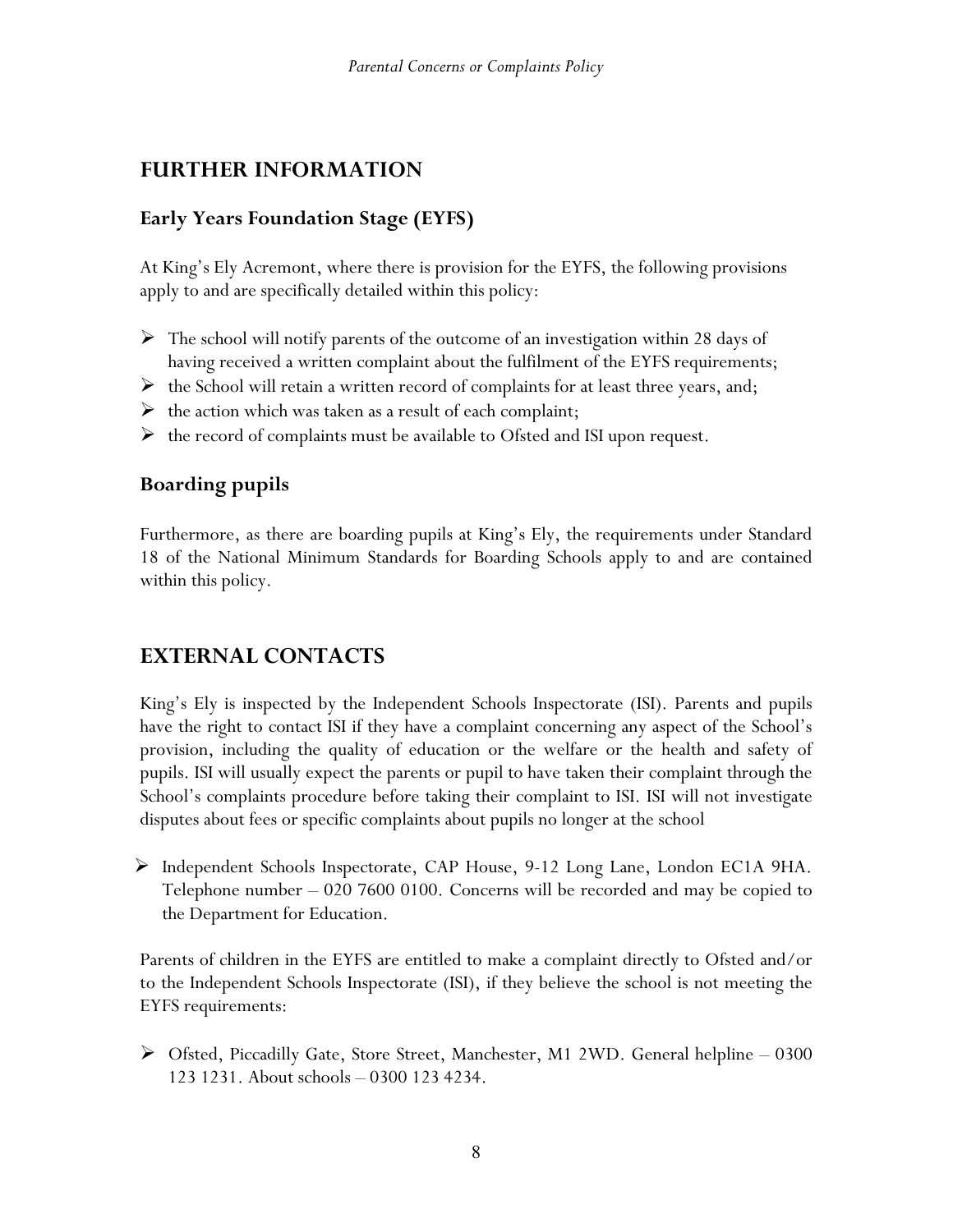Details of how to contact Ofsted and/or ISI if parents believe that the EYFS requirements are not being met are made available on the noticeboards in the Nursery. Parents will be notified about an inspection, and once the final inspection report has been provided, it will be supplied to parents.

Complaints or concerns of a child protection nature can also be referred to the LADO (Local Authority Designated Officers) Unit, which can be contacted on 01223 727967.